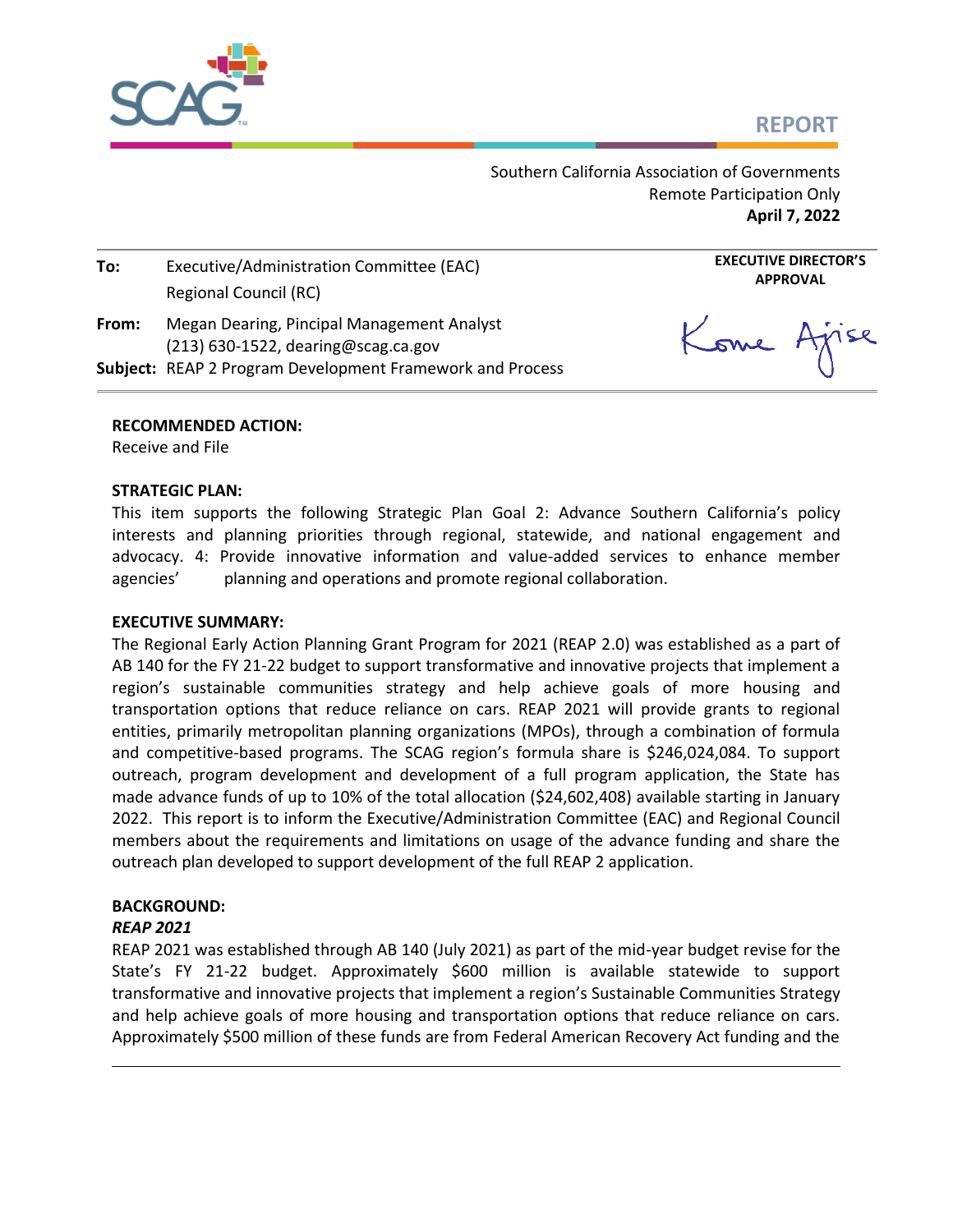balance is State General Funds. These new funds will be provided as grants to regional entities, primarily MPOs such as SCAG. The SCAG region's formula share is \$246,024,084, of which an initial allocation of 10 percent of funds are available now, pending approval of SCAG's early application. All REAP 2021 funds are to be obligated by June of 2024 and expended by June 2026, with a final closeout report due June 2026.

The California Housing and Community Development Department (HCD) is the lead for the program and will work collaboratively with the Strategic Growth Council (SGC), Governor's Office of Planning and Research (OPR), and State Air Resources Board (CARB, and with the HCD, SGC and OPR, the "State Partners"), to develop detailed guidelines for implementation.

At the time of this drafting, the REAP program development process is as follows:

- November 22, 2021 HCD released the REAP 2021 Framework Paper, to solicit stakeholder feedback on their approach to program guidelines. SCAG staff provided comprehensive feedback by the due date of December 8, 2021
- January 3, 2022 HCD released the Advance Application which allows eligible entities to seek up to 10 percent (10%) of their REAP 2021 allocations, in support of regional engagement in the development of the full application and of an education and outreach strategy, along with other activities determined consistent with program goals and objectives in consultation with the state collaborative partners (CARB, HCD, OPR and SGC)
- March 24, 2022 State Partners released full draft program guidelines. While applications for the remaining 90 percent (90%) of REAP 2021 funds can be submitted on a rolling basis through December 2022, the State expects robust engagement efforts to drive the proposed programming, thus it is anticipated that a full application will be submitted later in the application window.
- Spring 2022 State Partners have stated that the final program guidelines will be released in Spring 2022
- December 31, 2022 Deadline to submit SCAG's full application to the State Partners

# *Draft REAP 2021 Program Guidelines (March 24, 2022)*

The State Partners administering REAP 2021 released the draft guidelines on March 24, 2022. SCAG Staff is evaluating the guidelines to determine their impact on our proposed program areas. At the State/MPO Working Group meeting held March 18, 2022, state staff indicated that there are new impacts to the REAP 2021 Guidelines due to funding restrictions. The majority (\$500 million) of REAP 2021 funding will come from State and Local Fiscal Recovery Funds (SLFRF), and the Final Rule outlining the requirements for use of these funds was issued in January 2022. Some activities outlined in the legislature containing the REAP 2021 program have been disqualified under the funding rules, and further restrictions have been placed on the program. As SCAG Staff evaluate the guidelines, potential areas of concern regarding funding will be identified, and plans to address these concerns within the SCAG REAP 2021 program will be developed.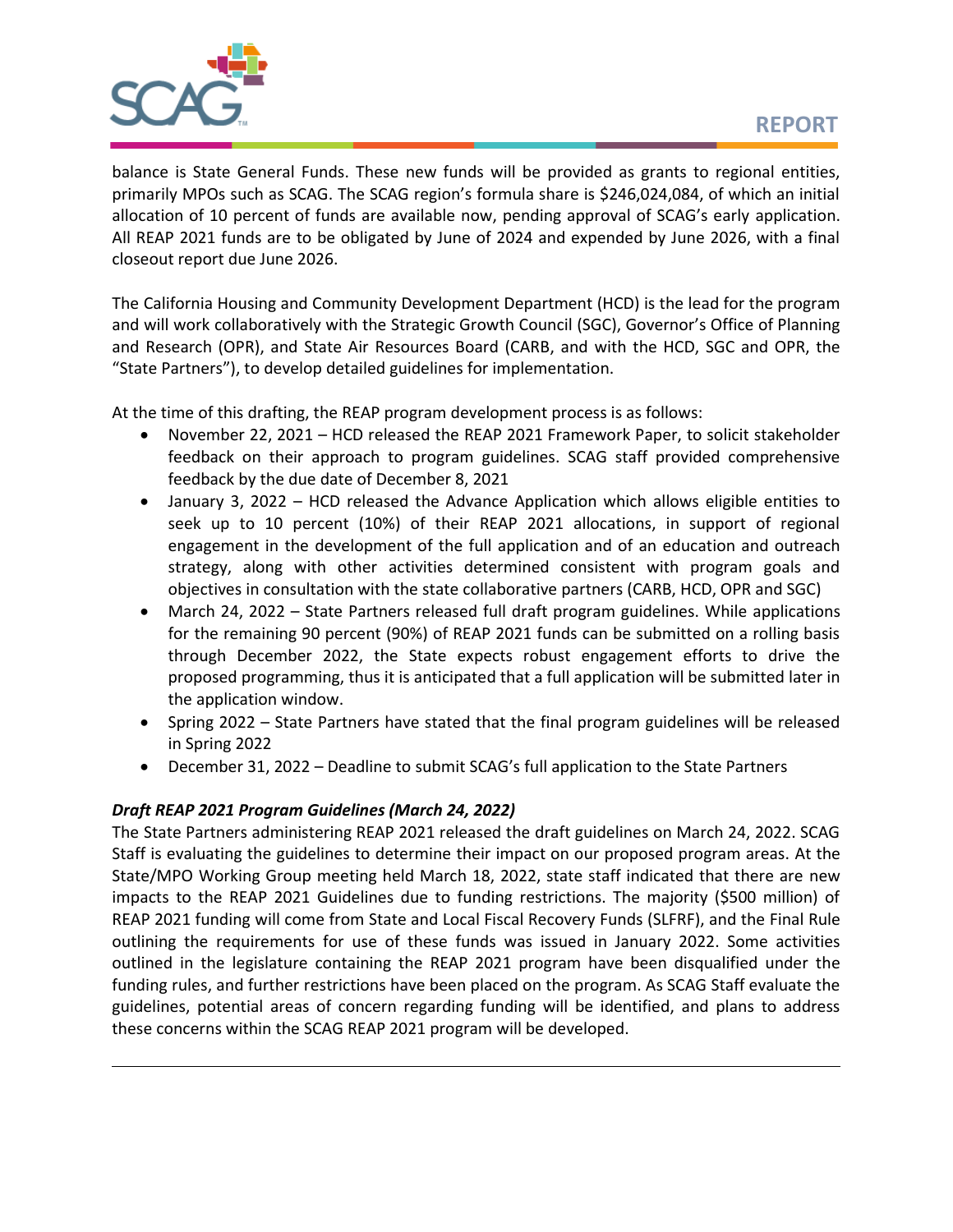

A portion of the REAP 2021 funding (\$100 million) will be allocated from State General Funds, which allows for greater flexibility. The State Partners have indicated that the allocation of these less restrictive funds will follow the formula approach used to initially determine the MPO allocations within the program. Using the REAP 2021 Draft Program Framework (described below), SCAG staff are working to identify the best use for these general funds, which have different requirements and eligible uses from the SLFRF funds.

# *Draft REAP 2021 Program Framework*

SCAG staff presented the Draft REAP 2021 Program Development Framework to all three SCAG Policy Committees in October 2021. The Draft Framework was developed based on the language in the Trailer Bill that established REAP 2021 and includes a set of core objectives that are aligned with the REAP 2021 priorities, the Connect SoCal Implementation Strategy and the EAC Strategic Work Plan. The core objectives are:

- Support transformative planning and implementation activities that realize Connect SoCal objectives
- Leverage and augment the Connect SoCal Implementation Strategy to support activities that can be implemented quickly and in line with community-driven, pandemic recovery priorities
- Build regional capacity to deliver housing that realizes 6th cycle RHNA goals
- Represent best practices in vehicle miles traveled reduction
- Demonstrate consistency with Equity Early Action Plan
- Promote infill development in Connect SoCal identified Priority Growth Areas

Subsequent to the presentation of the Draft Framework to the policy committees, further refinement on the document has been made, and the revised Draft Framework is attached to this report as Attachment 1. The Framework will be posted to the program website in late March/early April, and will hold two virtual information session to share information on the REAP 2.0 program and the draft Framework. SCAG is holding an open comment period at the time the framework is posted and throughout May.

The comments received during the public comment period will be compiled, summarized and made available on the program website. SCAG will host a workshop to share what we heard from the comments and how they will be incorporated. This workshop will also include an opportunity for stakeholders to participate in an open discussion on the projects within the program areas and how to prioritize these projects. The Draft Framework will be finalized in June, based on the feedback received from stakeholders, and brought to SCAG's policy committees for approval in July.

### *Outreach Plan*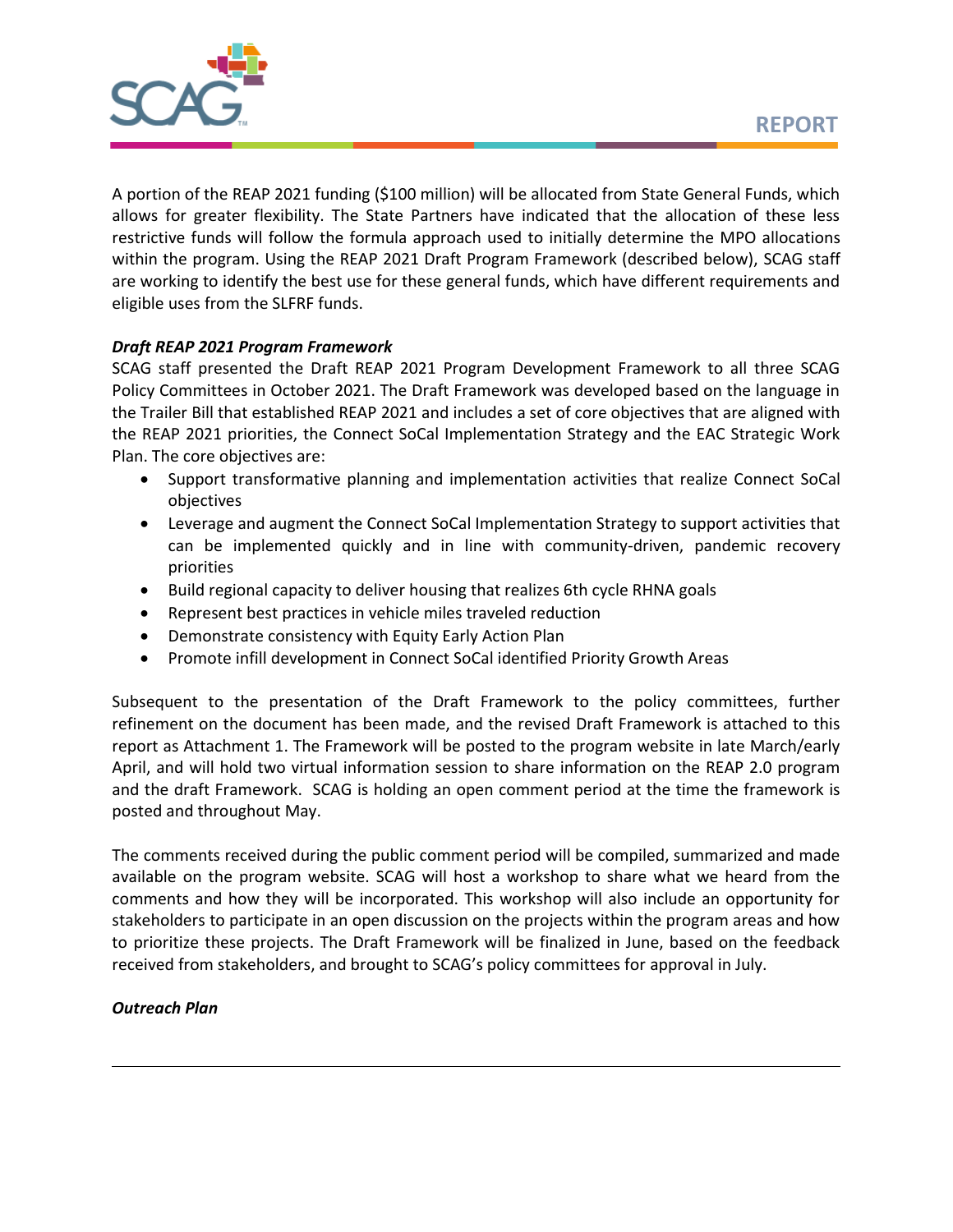

Requirements for outreach and engagement for the program have been outlined in the REAP 2021 Draft Guidelines. Those requirements (summarized) are:

- *Eligible entities must conduct outreach as part of the development of their application for funds.*
- *Use outreach to set priorities and develop proposed uses and amounts and various other program components such as the amount retained by the eligible entity versus suballocations, and the blend of planning and implementation uses.*
- *Outreach should proactively employ a variety of methods and must make specific efforts to reach disadvantaged and historically underserved communities.*
- *Eligible entities are encouraged to provide responses to stakeholder and public input to provide for transparency and demonstrate how input was incorporated into planning and implementation activities.*

What this means for SCAG

- SCAG staff **must** include the results of outreach and engagement to develop the full application. The early actions presented to the policy committees as anticipated projects to be included in the advance application were the result of outreach and engagement efforts within the SCS/RTP development process. State partners have not yet indicated if these efforts will be allowed as part of advance funding efforts, or if more outreach and engagement will be required.
- SCAG **may not** decide on **suballocations, priorities, and proposed uses** outside of the outreach process. The framework and advance application objectives shared with the policy committees have been developed to shape the direction and scale of the use of funding by SCAG but **must** be refined and finalized utilizing the results of outreach and engagement efforts.
- SCAG staff will continue to update the policy committees and other stakeholders throughout the application development process.

The proposed programming of the ten percent (10%) funds is designed to allow for staff to move swiftly into stakeholder engagement, building on the draft REAP Program Framework attached to this report.

The full REAP 2021 Outreach Plan is attached to this report as Attachment 2, and features programwide outreach coupled with program area specific outreach for the main programmatic areas.

## **NEXT STEPS**

In July 2022, SCAG staff will share the finalized Framework document with the Regional Council and request a recommendation for adoption. Outreach and engagement will continue through the summer and fall, informing the development of the full application for funding, which will be submitted to the State Partners in December 2022.